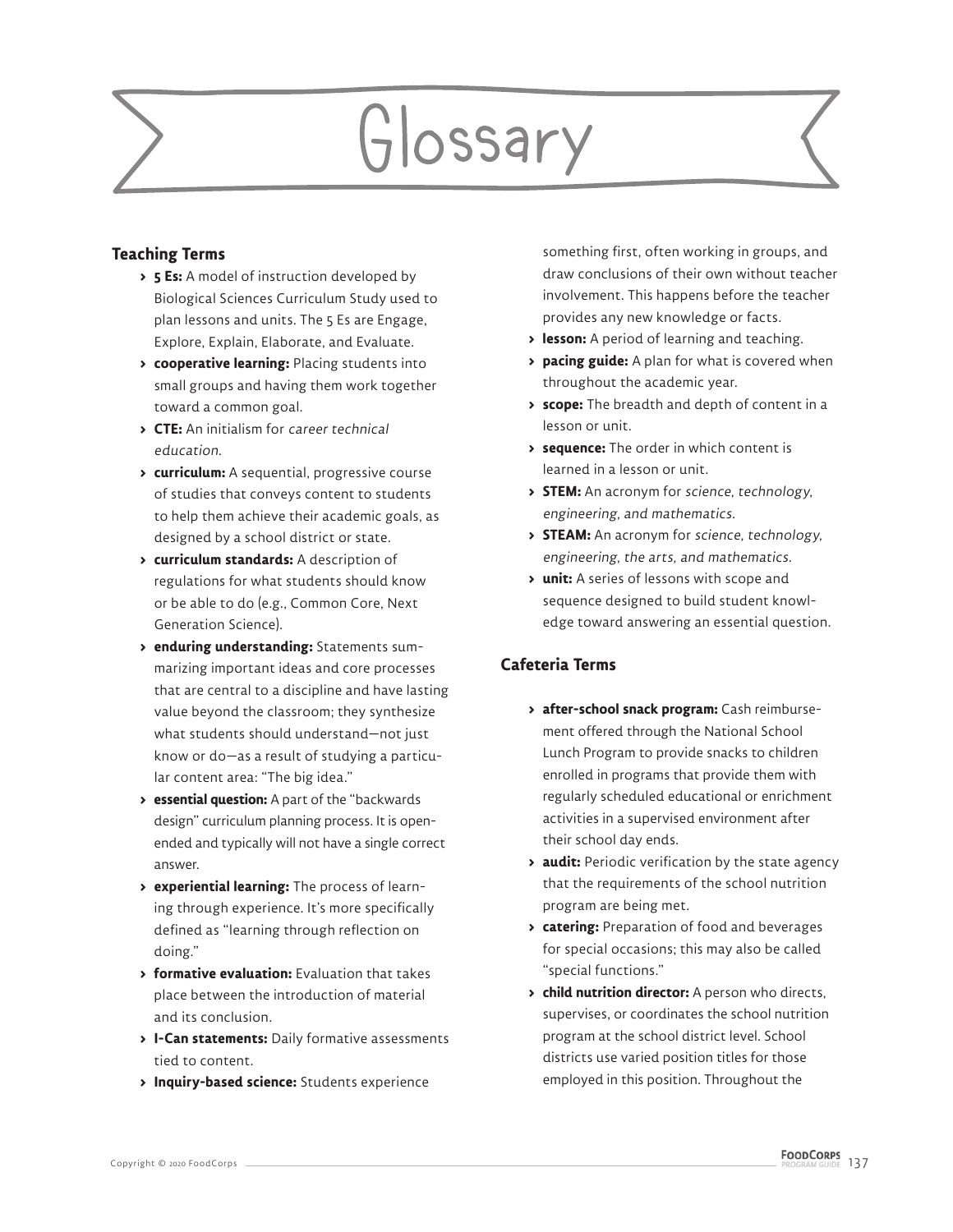history of child nutrition programs, other titles have also been favored, such as school lunch director and food service director. The term may be used interchangeably in this course depending on the context.

- **> CNP:** An initialism for child nutrition programs—programs authorized by the Richard B. Russell National School Lunch Act and The Child Nutrition Act of 1966, including the National School Lunch Program, the School Breakfast Program, the Child and Adult Care Food Program, the Summer Food Service Program, and the Fresh Fruit and Vegetable Program.
- **> commodity:** Food commodities donated by the United States Department of Agriculture (USDA) for use in nonprofit lunch programs.
- **> competition:** Any food or beverage sold on school grounds that competes with the USDA reimbursable school meals and after-school snacks.
- **> competitive food:** Any food sold at a school other than meals served through the USDA's school meal programs—school lunch, school breakfast, and after-school snack programs.
- **> CSHP:** An initialism for the Comprehensive School Health Program. It's designed to protect and promote the health and well-being of students and staff and has eight components that promote the health of students, faculty, and the community—health education, a healthful school environment, health services, physical education, nutrition services, counseling services, community and family involvement, and health promotion for faculty.
- **> dietary guidelines for Americans:** Sciencebased advice to promote health and to reduce risk for major chronic diseases through diet and physical activity. An advisory committee to the Department of Health and Human Services and the USDA reviews and updates the guidelines every five years. Recommendations of the dietary guidelines are targeted to the public age two years and older and are based on scientific and medical knowledge that is current at the time of the committee's report. The dietary guidelines

form the basis of federal food, nutrition education, and information programs. They must be applied in menu planning in the School Lunch Program and School Breakfast Program.

- **> direct costs:** Costs that can be identified as used solely by the food service operation. Examples include food, labor, and equipment.
- **> FNS:** An initialism for Food and Nutrition Services—an agency of the USDA. It's the federal agency responsible for administering the nation's domestic nutrition assistance programs and helps address hunger in the United States.
- **> FBMP:** An initialism for food-based menu planning. The two food-based menu planning approaches that the USDA established, Traditional and Enhanced, that require specific food components in specific amounts for specific age/grade groups.
- **> food safety:** A plan to prevent unintentional contamination of the food supply.
- **> food service management company:** A commercial enterprise or nonprofit organization that the school food authority may contract with to manage any aspect of the school food service.
- **> free meals:** Meals served at no charge to students from households whose income and family size meets eligibility requirements for such benefits or because the household receives food stamps or Aid to Families with Dependent Children benefits and for which neither the student nor any member of the household is required to work .
- **> FFVP:** An initialism for Fresh Fruit and Vegetable Program, a federally assisted program providing free fresh fruits and vegetables to children at eligible elementary schools during the school day. Its purpose is to increase fruit (both fresh and dried) and fresh vegetable consumption in elementary and secondary schools. It also encourages healthier school environments by promoting nutrition education.
- **> income eligibility guidelines:** Family-size income levels prescribed annually by the USDA for use in establishing eligibility for free and reduced-price meals and for free milk. Schools,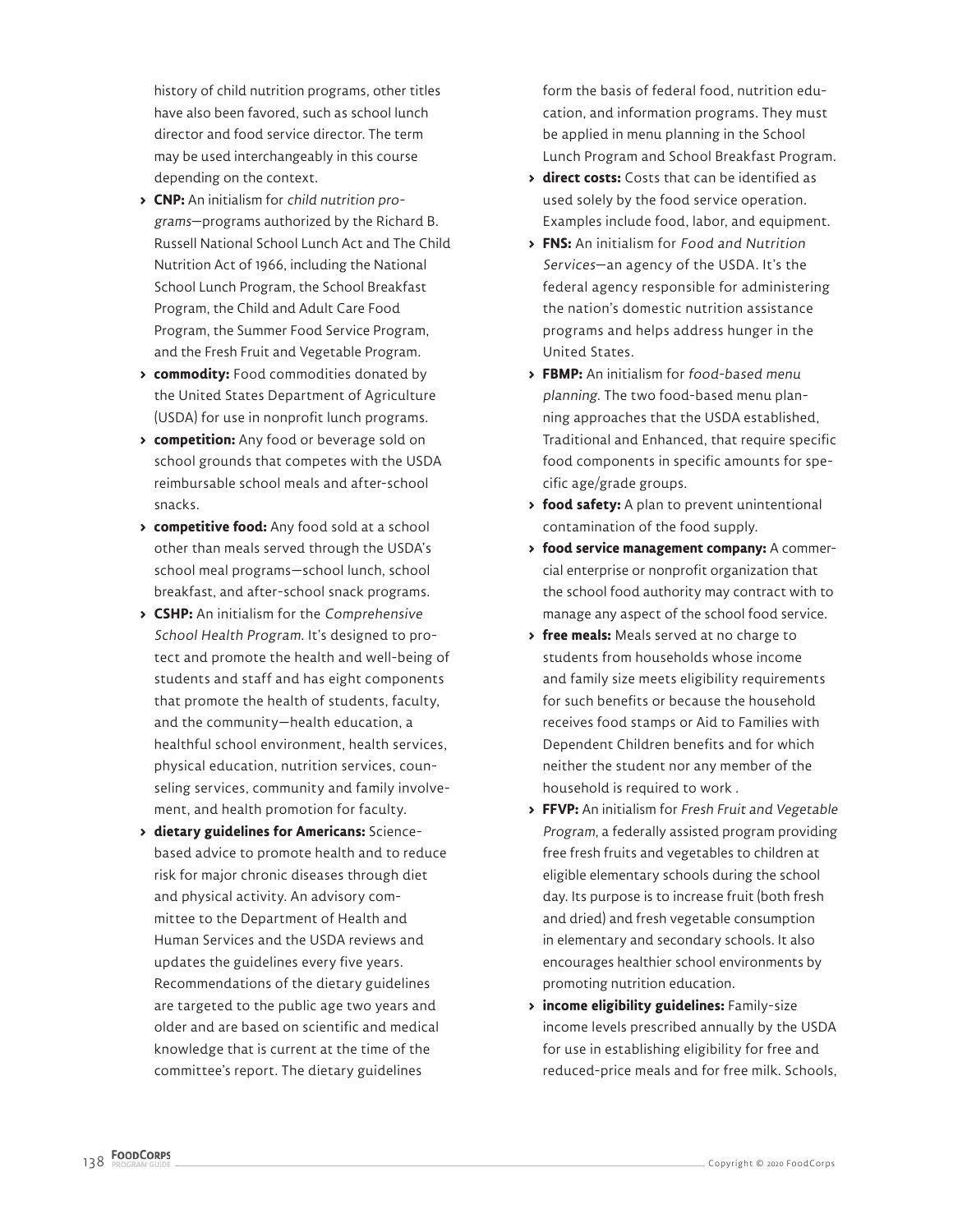institutions, and facilities participating in the child nutrition programs use these guidelines, which are intended to direct benefits to those children most in need. They are revised annually to account for changes in the consumer price index and are effective from July 1 through June 30 every year.

- **> meal cost:** The cost of producing a meal. It's determined by dividing total expenditures by total meal equivalents during the same period; expenditures include food, labor, and supply costs.
- **> meal equivalent:** The number of breakfasts, snacks, and volume of à la carte sales prepared and served equal to one reimbursable lunch. It's used to allocate costs and determine staffing needs based on a reimbursable student lunch.
- **> meal patterns:** A term formerly used to describe the components and items required in a reimbursable menu. Since School Meals Initiative, the word "patterns" has been replaced by meal planning approach to describe the requirements to be considered in meal planning.
- **> National School Lunch Program:** The National School Lunch Program is a federally assisted meal program to provide nutritionally balanced low-cost or free lunches to students. It operates in over 100,000 public and nonprofit private schools and residential child care institutions.
- **> school administrators:** Personnel responsible for making policy and procedures that affect all that happens in a school, including scheduling, pricing, employment, and compensation. School administrators include central office personnel, principals, and other administrative persons at the school level.
- **> SBP:** An initialism for School Breakfast Program. A program that the Child Nutrition Act authorized. It is designed to meet specific nutrition goals for children. The SFA has the legal authority to operate the program. New terminology used in place of the SFA is the Local Education Agency (LEA).
- **> SFA:** An initialism for School Food Authority,

the governing authority responsible for the administration of one or more schools. It has the legal authority to operate the program. New terminology used in place of the SFA is the Local Education Agency (LEA).

- **> SNA:** An initialism for School Nutrition Association. A national, nonprofit professional organization representing more than 57,000 members who provide high-quality, low-cost meals to students across the United States.
- **> Team Nutrition:** An integrated, behavior-based, and comprehensive plan for promoting the nutritional health of the nation's school children, using a team or multifaceted approach. The USDA's Team Nutrition Program provides technical assistance and training to enable school nutrition personnel to prepare and serve healthy meals that meet SMI requirements and provides nutrition education resources that encourage children to choose healthy meals.
- **> UFBP:** An initialism for Universal Free Breakfast Program, which provides a free breakfast to every child in attendance at school, regardless of family income.
- **> vending:** À la carte foods sold in a vending machine. By their nature, sales may be made in a variety of sites.

### **School Terms**

- **> accommodation:** A device, material, or support process that will enable a student to accomplish a task more efficiently.
- **> ADA:** An initialism for average daily attendance. It's used for determining funding levels and is calculated as the total number of days of student attendance divided by the total number of days in the regular school year.
- **> alternative school:** A school that is frequently geared toward students who are at risk of dropping out of school. It offers a flexible, nontraditional approach to teaching and learning.
- **> at-risk student:** A term applied to students who are at risk of educational failure due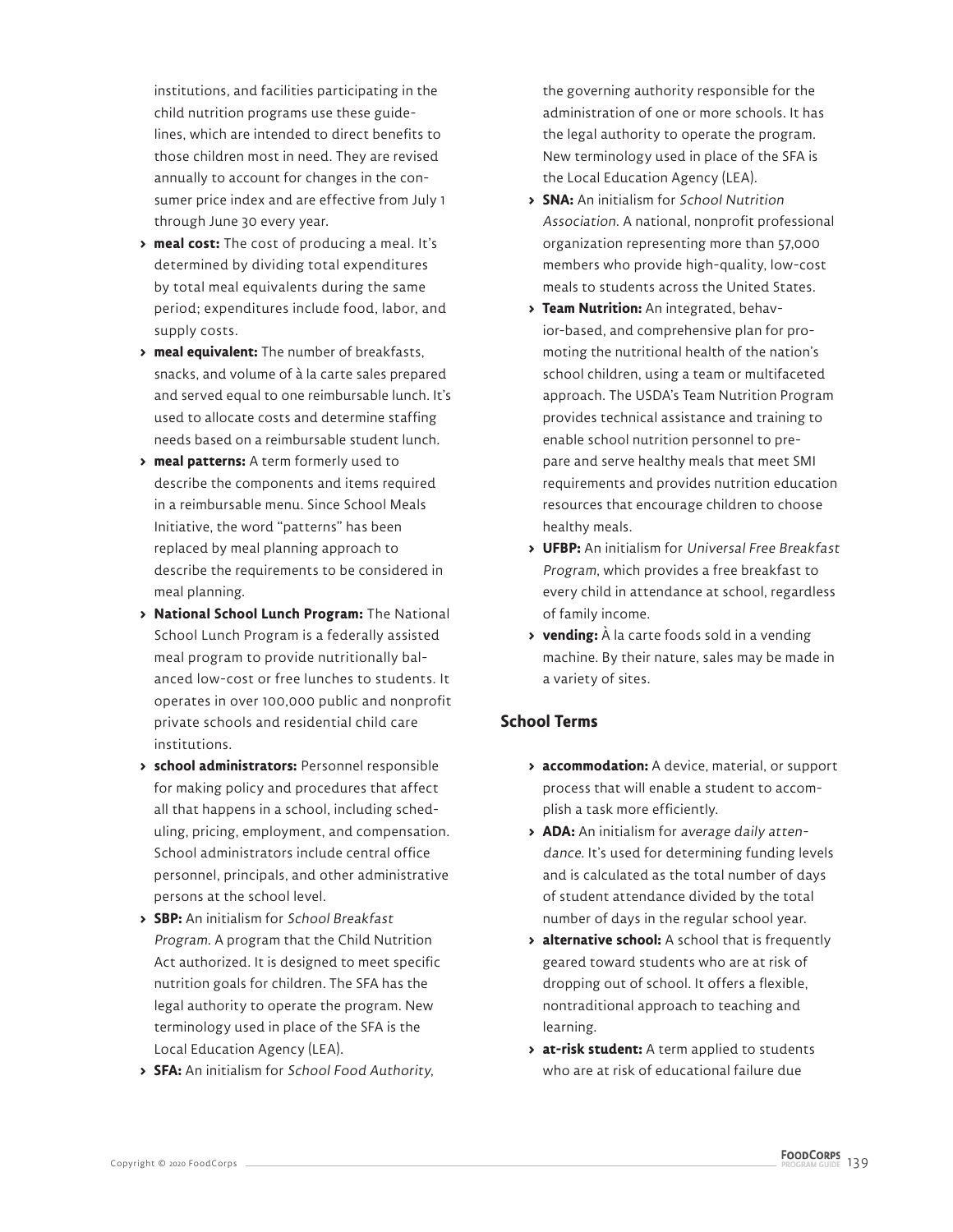to lack of services, negative life events, or physical or mental challenges.

- **> bell time:** School time, as opposed to beforeor after-school time.
- **> charter school:** A school run independently of the traditional public school system but receiving public funding. It is run by groups such as teachers, parents, or foundations, and in some cases for-profit businesses. It is exempt from many state and local rules, policies, and regulations; but a public entity, often a local or state board of education, must approve its charter .
- **> coordinated school health program:** A model that the Centers for Disease Control and Prevention developed to connect health and education. It consists of eight interactive components: health education, physical education, health services, nutrition services, health promotion for staff, counseling and psychological services, healthy school environment, and parent/community involvement.
- **> ELL:** An initialism for English language learner. A student who is unable to communicate fluently or learn effectively in English, often comes from a non-English-speaking home and background, and typically requires specialized or modified instruction in English and in academic courses.
- **> emergency plan:** A dynamic document required for all schools that details contingencies and plans for a variety of possible crises or acute or ongoing threats to safety that might occur within a school.
- **> FAPE:** An acronym for free and appropriate public education. A standard defined under the Individuals with Disabilities Education Act requiring that students with disabilities have access to the same quality public education as their nondisabled peers.
- **> IEP:** An initialism for individualized education plan. Under the Individuals with Disabilities Education Act, every qualifying student receives this personalized plan that details all the services and educational components required to help the student meet his or her

academic goals. It guides actions for families and school personnel and should be updated and changed as needed.

- **> LRE:** An initialism for least restrictive environment. The educational placement for students with disabilities that is as close to the mainstream classroom as feasible. Required by the federal Individuals with Disabilities Education Act law, LRE means that students with disabilities should be educated with students who are nondisabled, and removal from the regular education environment should occur only if the nature or severity of the disability is such that education in regular classes with the use of supplementary aids and services cannot be satisfactorily achieved.
- **> magnet schools:** Schools with strong emphasis in a particular subject area (e.g., music, science, drama, math). In some districts, students may be selected for admission to a magnet school through an application process rather than being assigned based on residence.
- **> para or para-pro (paraprofessional):** An adult assigned to work with a student with special behavioral or academic needs. They also assist teachers and work alongside teachers.
- **> PLC:** An initialism for professional learning community—teacher planning time.
- **> PTA:** An initialism for parent–teacher association. An organization of parents in a school (affiliated with the National PTA) who organize projects, raise funds, and otherwise support the school.
- **> PTO:** An initialism for parent–teacher organization. An organization of parents in a school (not affiliated with the National PTA) who organize projects, raise funds, or otherwise support the school. It's also called a Home and School Association.
- **> resource teachers or super subs:** Extra personnel for a school (e.g., someone who comes in and takes over a class so the teacher can have time to plan).
- **> continuing education (or CEU, an initialism for continuing education unit):** A unit of credit equal to ten hours of participation in an accredited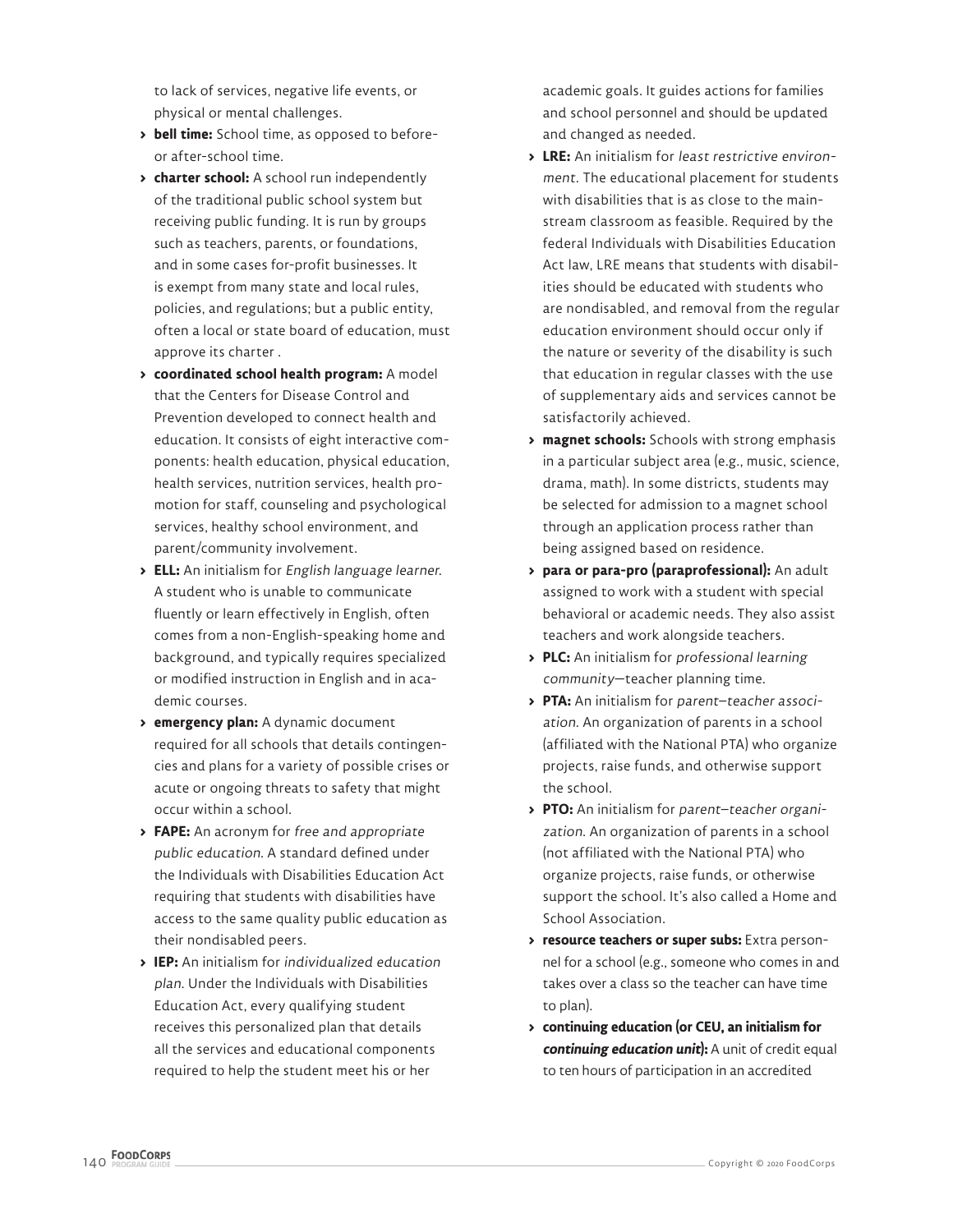program designed for professionals with certificates or licenses to practice various professions.

- **> school choice:** Any policy that allows children to attend schools outside their local district boundaries (or to different schools within a district outside their neighborhood). Some choice programs are restricted to public schools (including charter, magnet, and traditional schools), while others focus on choices among public and private/parochial schools.
- **> school improvement plan:** A document that a school develops and the local education agency approves to serve as a blueprint for guiding the school's continuous improvement and progress toward identified student achievement objectives and targets.
- **> SIP:** An acronym for school improvement plan. It provides a framework for analyzing problems, identifying underlying causes, and addressing instructional issues in a school that has not made sufficient progress in student achievement.
- **> specials:** Classes usually designated as nonacademic. They typically include art, physical education, library, and music. During a special, teachers might have planning time, so this is a good time to request to meet with them. The school office will most likely have a "specials schedule" for your reference.
- **> special education:** This broad term describes the range of educational and supplemental services provided to students with disabilities who need individualized plans and specialized services to help them realize their full academic, social, and developmental potential.
- **> SEA:** An acronym for state education agency. The state agency that is responsible for the supervision of public elementary and secondary schools. The official name within a state may be the State Department of Education or the State Office of Public Instruction.
- **> unions:** An organized association of teachers formed to protect and further their rights and interests.

### **Government Programs and Legislative Terms**

- **> BIE:** An acronym for Bureau of Indian Education schools. The BIE's mission is to provide quality educational opportunities from early childhood through life in accordance with a tribe's needs for cultural and economic well-being, in keeping with the wide diversity of Indian tribes and Alaska Native villages as distinct cultural and governmental entities.
- **> CEP:** An initialism for Community Eligibility Provision. A USDA program that allows schools that predominantly serve low-income children to offer free, nutritious school meals to all students through the National School Lunch and School Breakfast Programs.
- **> ESEA:** An acronym for Elementary and Secondary Education Act. Originally passed in 1965, the ESEA is the law that governs many educational activities in the United States and provides the authority for the US Department of Education. It includes provisions for setting academic standards; testing students; providing information to parents; and disaggregating data to show true academic gaps between racial/ethnic groups that all states, districts, and schools receiving federal K–12 education funds under Title I of the act must adhere to.
- **> IDEA:** An acronym for Individuals with Disabilities Education Act of 2004. The federal law that ensures that students with disabilities from birth to age twenty-one have access to the same educational quality and services as their nondisabled peers. The IDEA has provisions that provide formula funding to states to provide services to students with disabilities, including high-level medical services in some cases as well as technical assistance and support to parents and caregivers both at home and at school.
- **> local wellness policy:** Overseen and monitored by the US Department of Agriculture's Food and Nutrition Service, all districts participating in the National School Lunch Program are required to have a local wellness policy that meets specific criteria related to nutrition and physical activity.